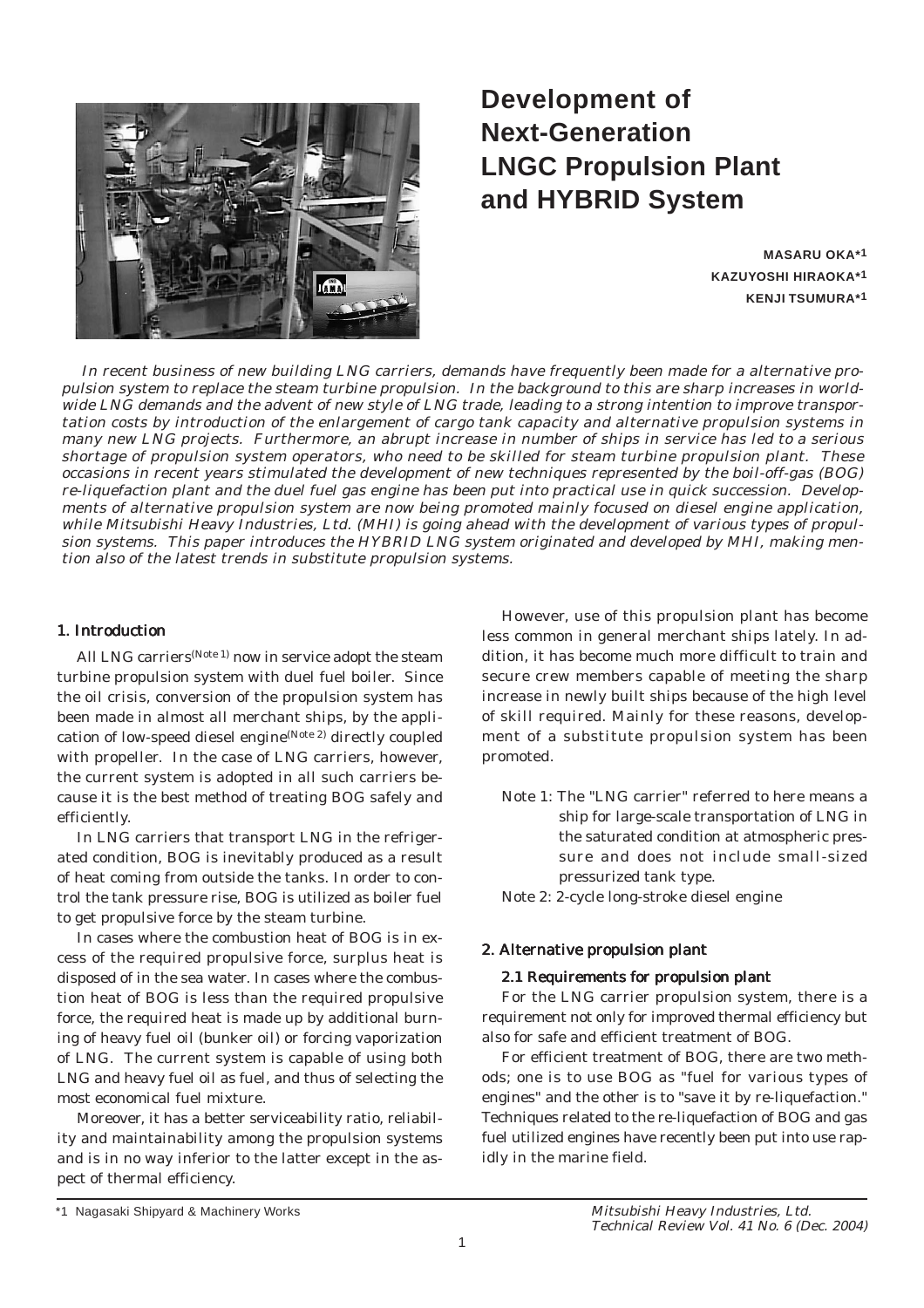### (1) BOG reliquefaction plant (Fig. 1)

The S/S LNG Jamal, built at MHI's Nagasaki Shipyard and put into service in November 2000, is an LNG carrier equipped with the world's first LNGC onboard re-liquefaction system. Having successfully passed its overhaul inspection in first dry dock in August 2003, this system has the operation result for nearly four years. With the conventional type steam turbine adopted as its propulsion system, this carrier is operated using cheap heavy fuel oil, and saving BOG by re-liquefaction on voyage with cargo loaded.

The re-liquefaction process adopts the intermediate cooling system using the Brayton cycle in which nitrogen is used as refrigerant. In this process, BOG is liquefied and subcooled in the pressurized condition, and is then returned to the tank. There is no consumable supply including refrigerant nitrogen, for the nitrogen is produced from the air on board. For compression of BOG, a system in which two units of centrifugal single-stage compressors (motor-driven) are adopted for the purpose of sharing it for boiler supply, and they can also be connected in series for boosting supply to re-liquefaction.

For compression of nitrogen, centrifugal, threestage compression is adopted in which the 1st and 2nd stages are driven by a steam turbine and the 3rd stage one is driven by a nitrogen expansion turbine for the purpose of the power recovery of expansion process. Also, by development of a dedicated control device for re-liquefaction system, automation of starting procedure and unmanned continuous operation during normal navigation were realized, leading to a reduction in work load and high skill of operators.

### (2) Dual fuel engine

This four-cycle internal combustion engine<sup>(Note 3)</sup> for generator drive is capable of achieving high thermal efficiency (48% on lower calorific value basis) and low NOx emission rate (up to 3 kg/kWh: on gas fuel burning). It was adopted as the main engines of an electrical propulsion LNG carrier being built (as of 2004) at ALSTOM's Shipyard in France.

This engine, which is capable of being operated by Gas Mode (Otto-cycle) using fuel gas as main fuel and diesel oil as pilot fuel, and Oil Mode (diesel-cycle), is called the dual fuel engine (DFE).

Since this engine is very low in gas supply pressure (ca. 5 bar) and features excellent safety as compared with the high-pressure gas injection type diesel engine, it is well suited for use as a marine engine. Moreover, it is different from so called "gas engine" which uses gas only, in that it is possible to simplify the engine configuration because they can be operated by diesel oil on voyage with no LNG loaded.



**Fig. 1 Outline of LNG Jamal reliquefaction system**

Note 3: Based on the performance data of 50DF of Wartsila Corporation.

## 2.2 MHI's R&D for alternative propulsion systems

Promising alternative propulsion systems now under development around the world are based mainly on the application of diesel engine to propulsion plants. In addition to these, however, MHI has developed a wide variety of alternative systems including a high-efficiency steam turbine propulsion system and utilization of gas turbine  $(Fig. 2)$ .

From the view of engine power conversion to propulsive force (propeller driving force), they are categorized into the direct system and indirect system.

(1) Direct coupled system (directly coupled with engine)

The low-speed diesel engine, thanks to its excellent operating performance at high power and its wide power range, can be driven directly coupled with a fixed-pitch propeller. Moreover, since it is popular for use in large-scale merchant ships, there is no problem in how to secure operators. However, since this engine is inferior to the steam turbine engine in terms of the serviceability ratio and maintenance load, two units of the same type engines (twin-screw vessel) are required in many cases in order to secure redundancy for maneuvering.

While the high-pressure gas injection type lowspeed diesel engine has also been put to practical use in a power-generating facility installed on land, but it is not preferred as a marine engine for reasons of reliability, operating results and high-pressure gas handling. Therefore, its combination with a BOG treating system such as BOG re-liquefaction plant is additionally required.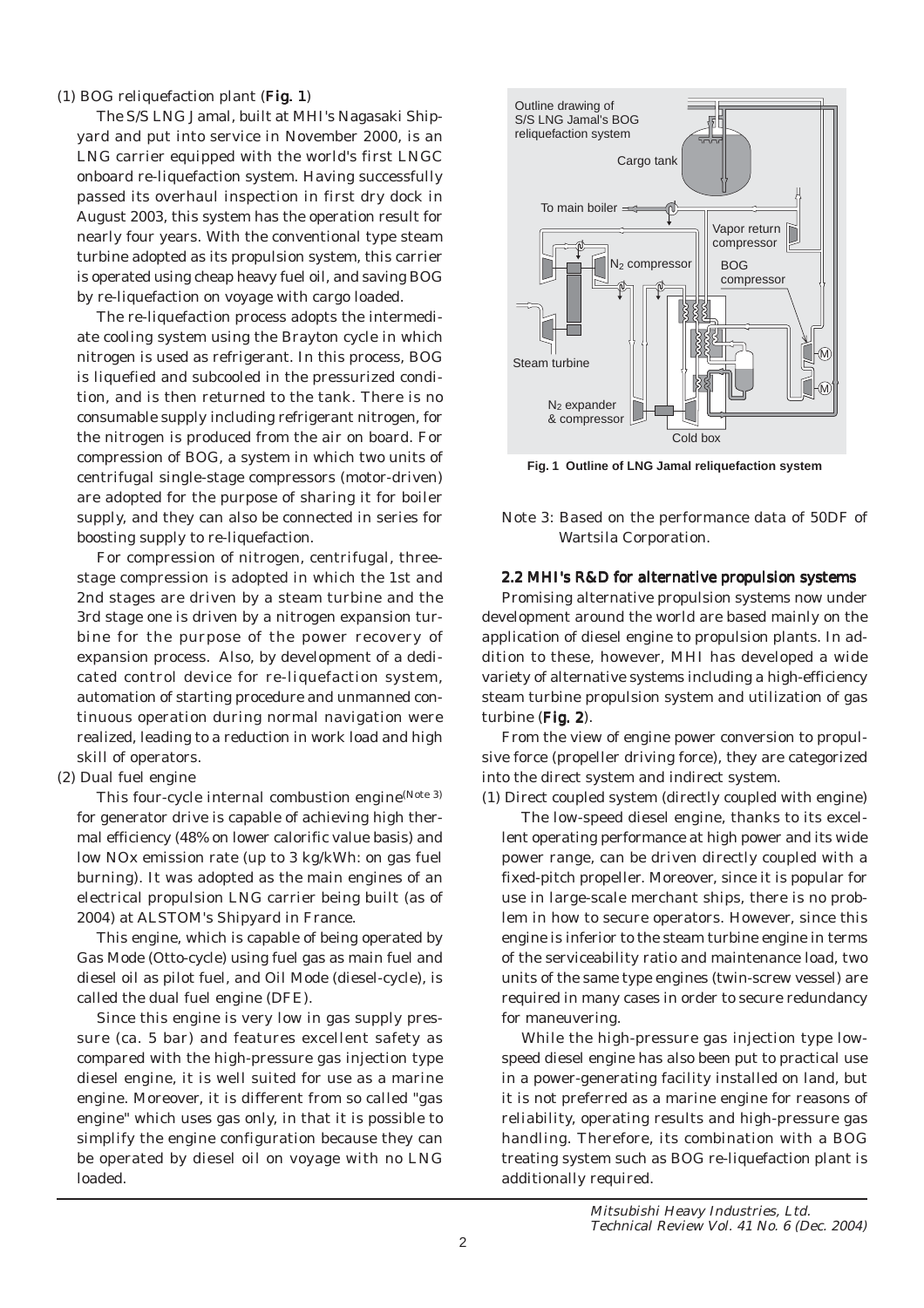

**Fig. 2 Substitute propulsion candidate systems**

(2) Indirect system (electrical propulsion)

Since it is considered unsuitable to couple DFE and a gas turbine directly with the propeller in view of the operating performance, the indirect system by electrical propulsion is selected.

For the propeller driving propulsion motors, a highly redundant structure consisting of two motors coupled together is required. Therefore, a system in which two high-speed type motors are decelerated, and a low-speed type directly coupled system, will be taken as candidates (actually this system is adopted in the case of the newly built ship of electrical propulsion type mentioned above).

The electrical propulsion system is in common use

as the engine for passenger ships because of its high reliability and low vibrations/noise, but is not usual for large-scale merchant ships because it is expensive solution for many cases.

For this reason, it is usually taken importance on the evaluation of the balance between the fuel cost improvement and the increase in initial investment.

# 3. Hybrid propulsion system

The HYBRID LNG system proposed originally by MHI is a system in which diesel engine propulsion and auxiliary electrical propulsion as well as re-liquefaction system and gas combustion system are combined in the propulsion plant and BOG treating plant, respectively.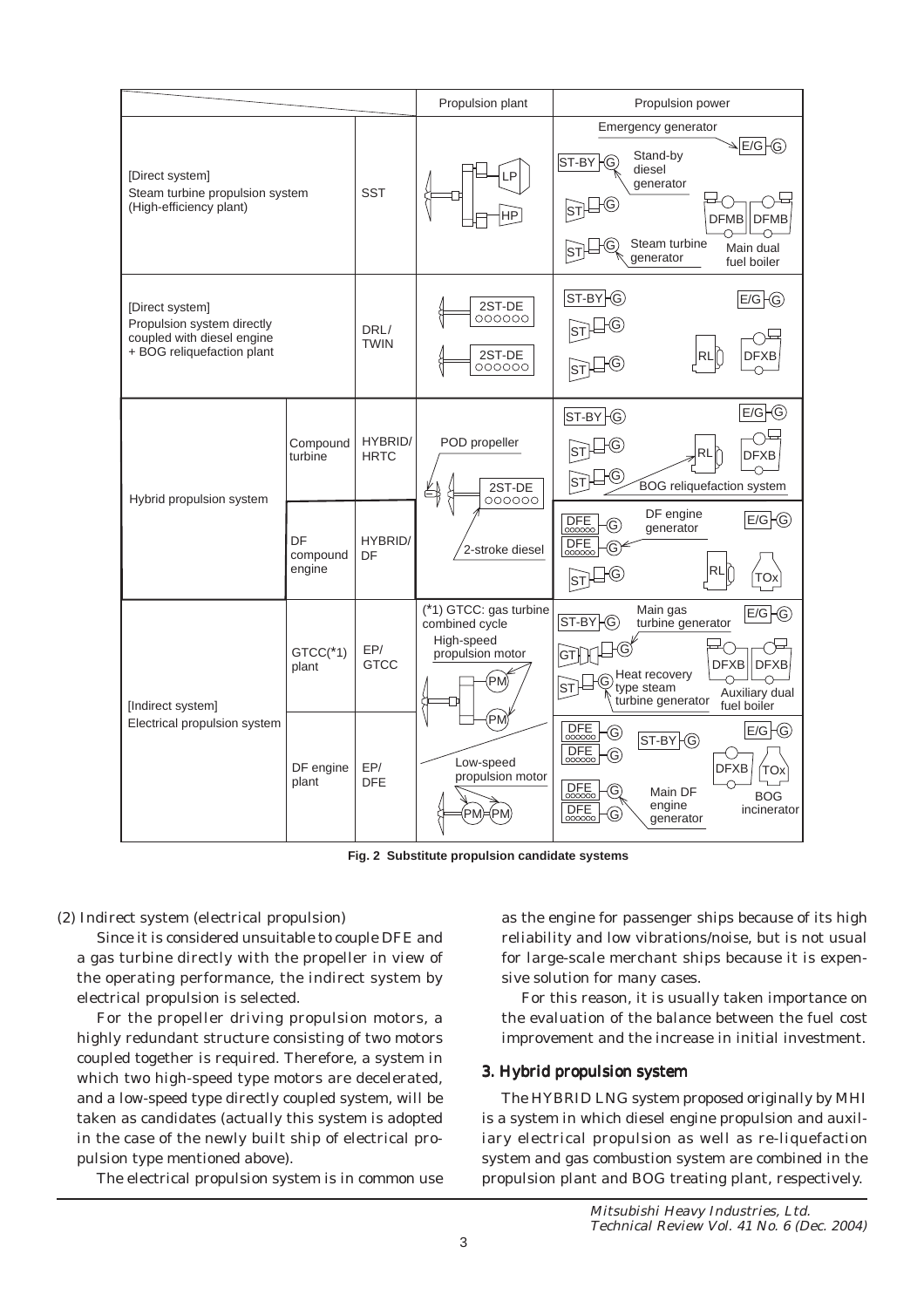### 3.1 Hybrid propulsion plant

The CRP POD system (Fig. 3) adopted for the first time in the world for a ferry boat built by MHI and put into service in June 2004 is considered to be a suitable propulsion system for high-speed vessels and high-powered ships such as next-generation high-speed container ships. This system can achieve high power, fuel cost improvement and high maneuverability with comparative ease.

The propulsion plant in the HYBRID LNG system is also of similar structure consisting of a low-speed diesel engine and electrical propulsion plant.

The ratio of power share between the diesel engine and POD is determined by the maneuvering around coastal and portal area (low-steaming navigation), with POD alone taken as the basic requirement and in consideration of the additional propulsive force during ocean going navigation.

#### 3.2 Hybrid BOG treatment plant

The auxiliary power system in the HYBRID LNG system can treat BOG in a safe and efficient manner by adjusting the quantity of BOG to be re-liquefied and that to be fired, thus adapting to the circumstances in combination with the re-liquefaction system (Fig. 4). The cogeneration system, in which waste heat from the main engine and the heat generated upon partial combustion of BOG are utilized, supplies electric power to POD and liquefying power, which are the main source of power consumption. In case of LNG carriers, the liquefying power is considerably higher than any other ship service power (3 to 5 MW when the entire quantity of BOG is liquefied in a 135 000 to 200 000 m3 hull form).





Since existing marine (commercial) techniques are applied to this system, including the re-liquefaction system, dependence on the skill of crew members is considered to be less than in other alternative propulsion systems.

#### 3.3 Optimization of liquefaction plant by peak shaving

The quantity of BOG shows significant fluctuations during a voyage  $(Fig. 5)$ . In cases where a large quantity of BOG is generated temporarily, the HYBRID LNG system utilizes BOG in excess of the liquefying capacity as boiler fuel (heat source). The re-liquefaction system is optimized by shaving of liquefaction to natural BOG on voyage with cargo loaded, thus enabling high-efficiency operation at most period of voyages.

#### 3.4 Environmental protection measures

In recent years, there has been a marked tendency toward compulsory use of low-sulfur fuel and intensified control of emissions of nitrogen oxides (NOx) from engines, particularly in the coastal areas of Europe and West Coast of the USA.

LNG is a clean fuel having no sulfur content and is lower in price than marine diesel oil and low-sulfur heavy oil. LNG carriers with HYBRID LNG system are operated mainly by diesel engines during navigation at sea, but cruise with POD at low steaming during coastal and portal navigation, while BOG is used as boiler fuel and excessive BOG is saved by re-liquefaction.



**Fig. 5 BOG generating patterns and peak shaving of liquefaction** The capacity of the reliquefaction system is designed with natural boil-off (guaranteed value for tank insulation) used as reference, and temporarily generated excessive BOG is used as boiler fuel.



Mitsubishi Heavy Industries, Ltd. Technical Review Vol. 41 No. 6 (Dec. 2004)